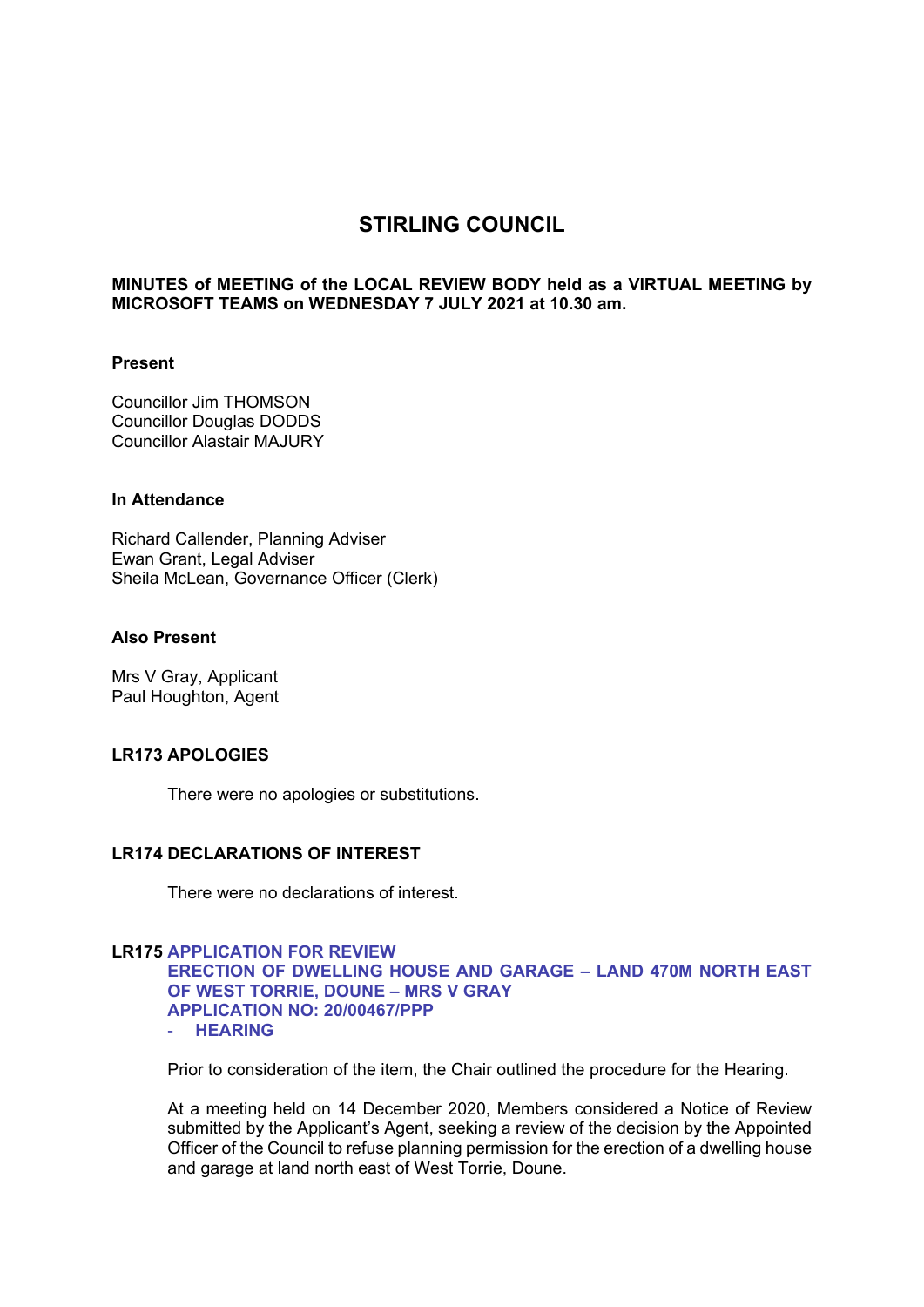At that meeting, the Local Review Body agreed:-

- 1. that there was insufficient information before it to decide the matter without further procedure;
- 2. that in relation to the West Torrie Fort and Dun scheduled monument a further written submission be provided by the Applicant in the form of an objective written assessment prepared by a suitably qualified and experienced archaeologist and based on relevant guidance in the Historic Environment Scotland publication Managing Change in the Historic Environment – Setting. The assessment should take into account the significance of the asset and its setting and attempt to quantify the extent of the impacts of the removal of the agricultural shed and the erection of a dwellinghouse and garage. It should also set out a reasoned justification for the removal of the agricultural shed being dependent on the construction of a new house in the vicinity;
- 3. that the submitted assessment be referred to all interested parties, including Historic Environment Scotland, for consideration and comment
- 4. that a Hearing take place to consider the following matters:
	- to consider the assessment and response from Historic Environment **Scotland**
	- to hear from the Applicant or their representative on the need for a house at this location, the design and position of the house and the impact of demolishing the shed;
- 5. that the matter be duly referred to a future meeting of the Local Review Body.

The Planning Adviser described the proposal, the reasons for the Appointed Officer's decision and the grounds for the Notice of Review, and answered a number of questions from Members. He provided a visual presentation which included location details and photographs of the site.

Members sought clarification on the current status of the agricultural building on the site. The Planning Adviser confirmed that the application was based on the understanding that this building was redundant and could be considered for redevelopment in terms of Housing in the Countryside guidelines.

Members considered the assessment provided by the Applicant and the responses received from Historic Environment Scotland (HES), an Interested Party and the Planning Case Officer.

The Chair invited the Agent and Applicant to present their case.

At 10.50 am, on being advised by the Agent and Applicant that they were both experiencing difficulty in hearing the proceedings, having joined the meeting by phone, it was agreed to take a short recess.

The meeting reconvened at 11.00 am, with the same parties present.

 The Agent and Applicant both confirmed that they could now hear proceedings and the meeting continued.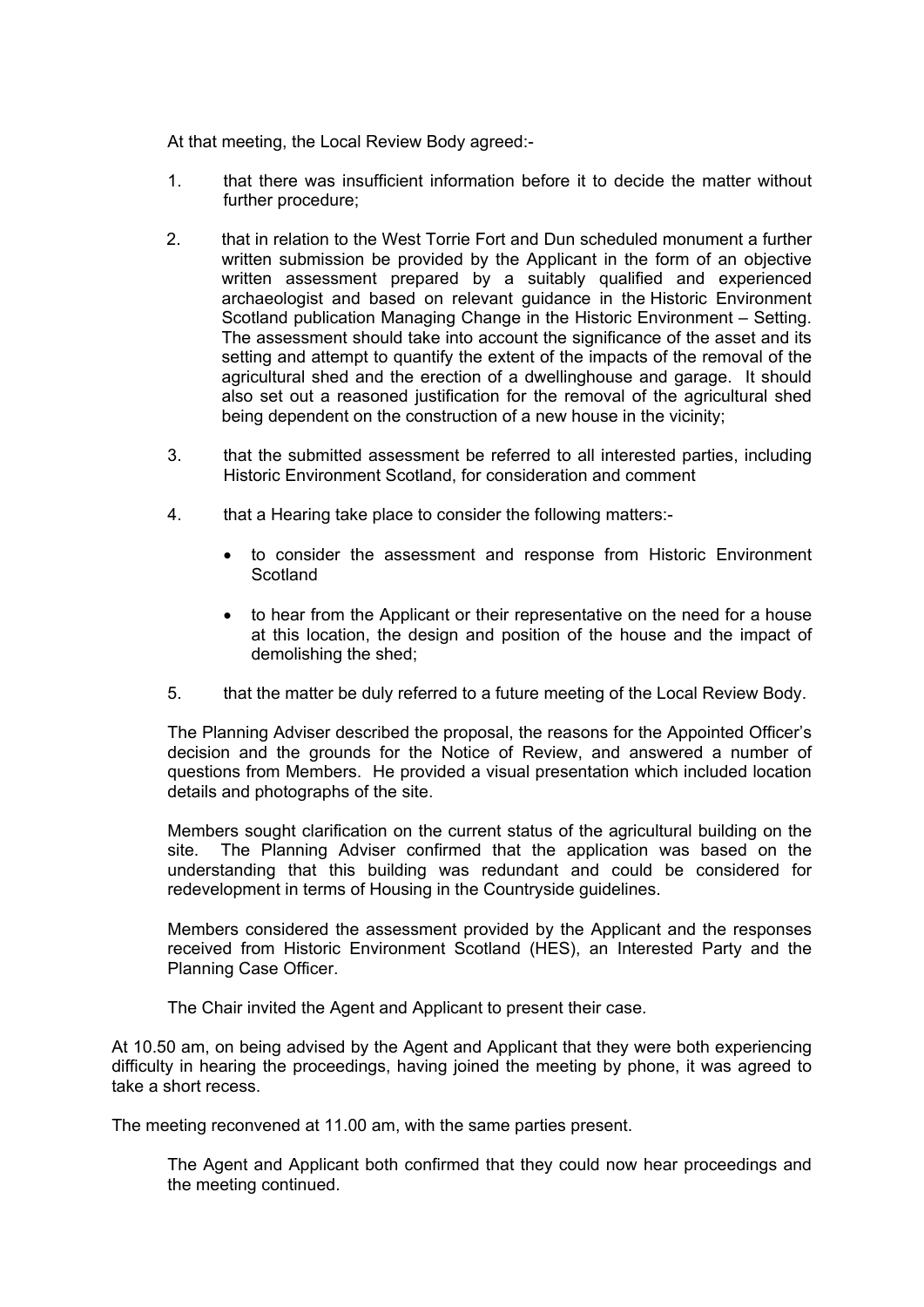The Planning Adviser was invited to repeat his earlier presentation and response to question regarding the agricultural building, for the benefit of all present. The Planning Adviser also confirmed the definition of scheduled monument as:-

 '*Archaeological sites, buildings or structures of national or international importance. The purpose of scheduling is to secure the long-term legal protection of the monument in the national interest, in situ and as far as possible in its existing state and within an appropriate setting.'* 

 The Chair then invited the Agent and Applicant to present their case in support of the Hearing Statement included with the Agenda papers.

## Agent

Mr Houghton accepted that the proposals were a departure from the Development Plan and that relevant policies would place the house where the agricultural building stood currently. The application, however, proposed that the house be built elsewhere on the site to minimise inter-visibility with the scheduled monument.

Mr Houghton referred to the assessment provided by the Heritage Consultant and the response from HES, which had both concluded that the site would benefit from removal of the agricultural building.

#### Applicant

Mrs Gray presented her case to Members, setting out the farming background and experience of herself and her husband, and their future plans.

Mr Houghton and Mrs Gray responded to a number of questions from Members.

#### **Decision**

The Local Review Body agreed:-

- 1. that there was sufficient information before it to decide the matter without further procedure;
- 2. that, having considered the Notice of Review and other supporting documents and Hearing Statement submitted by the Applicant and the other papers submitted by the Planning Authority, and having regard to the whole circumstances, to allow the review, subject to Conditions set out on 47-48 of the Agenda, and the following additional conditions:
	- i) to take account of the request of Historic Environment Scotland)in their letter dated 31 March 2021 (case ID: 300045854) for additional mitigation measures to lessen the impact of the proposed house on the setting of the monument.

This includes:-

a) the retention of trees, and landscaping around the footprint of the agricultural building to remove the hardstanding, as specified in the letter, and